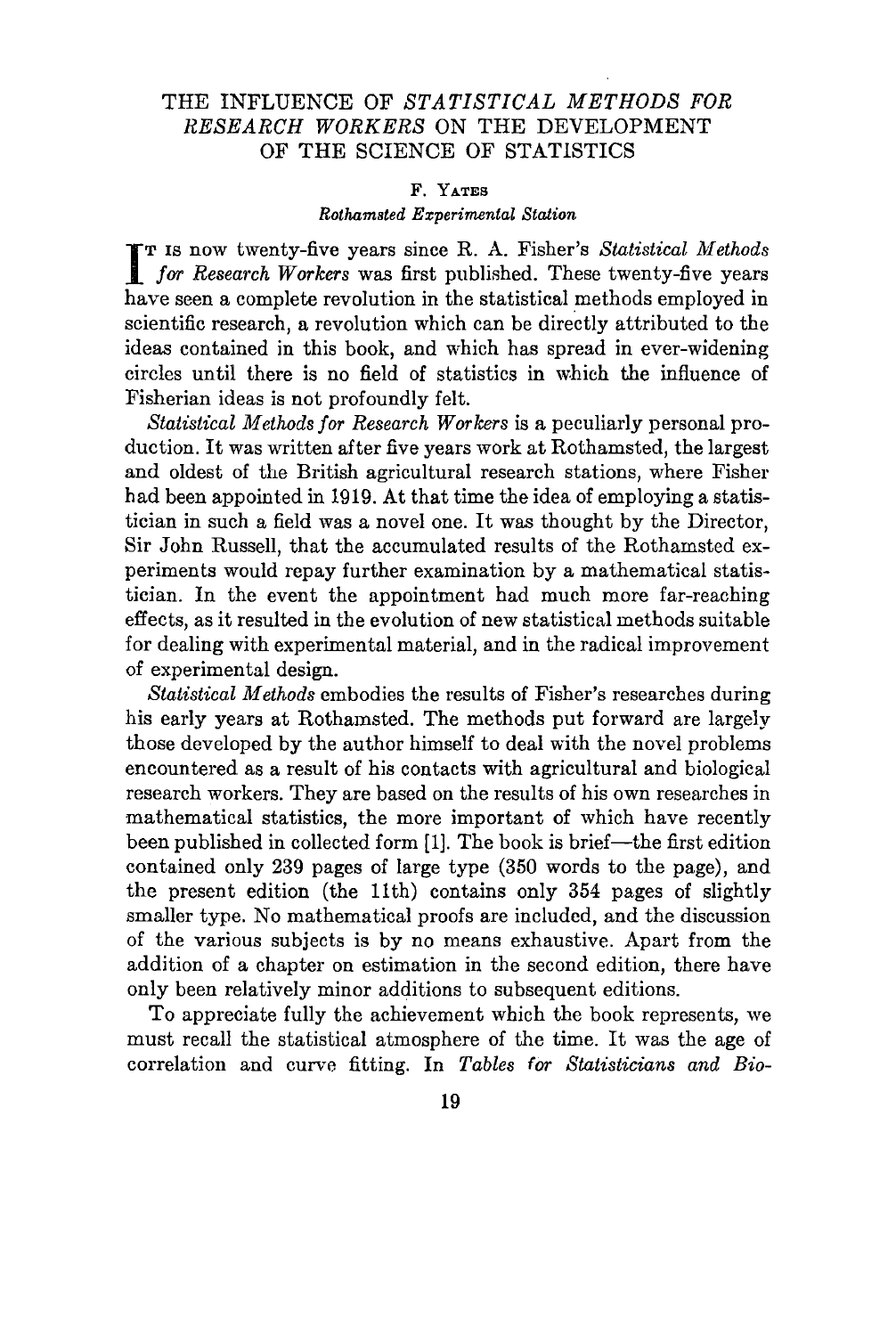*meiricians,* for example, first published in 1914,37 per cent of the tabular matter was concerned with curve fitting, and a further 18 per cent with various forms of correlation. The normal and Poisson distributions occupied 17 per cent,  $x^2$  and "Student's"  $z$  5 per cent, the remaining 23 per cent being devoted to tables of basic mathematical functions and miscellaneous statistical tables.

It was also the age of coefficients of all kinds. In attempts to assess the degree of association in  $2\times 2$  contingency tables, for example, such measures as the coefficient of association, the coefficient of mean square contingency, the coefficient of tetrachoric correlation, equiprobable tetrachoric correlation, and the coefficient of colligation, were proposed. The way in which these coefficients were used revealed considerable confusion between the problems of estimating the degree of association, and testing the significance of the existence of an association. In the field of regression and correlation we find, in addition to the ordinary partial regression and correlation coefficients, the multiple correlation coefficient, the correlation ratio, and Blakeman's criterion. Even such a simple concept as the percentage standard deviation was termed the coefficient of variation.'

*Statistical Methods* cut through this jungle, and broke fresh ground in a number of entirely distinct ways. It recognized, and emphasized, the difference between the problems of estimation and tests of significance. It set out methods for the exact treatment of sampling problems of the type that arise in the commonly required tests of significance and introduced a unity of approach into these problems which was previously lacking; apart from tests involving only the "classical" distributions, the normal, binomial, and Poisson, the whole of the tests discussed are shown to be dependent on three fundamental distributions,  $x^2$ , *t* and *z*, of which the first two are special cases of the last. It showed how, by the use of exact methods, many of which are of importance even with quite large samples, the small samples that occur so frequently in experimental work, but somewhat rarely in observational data, can be treated statistically. It recognized for the first time the importance of efficiency in estimation processes, and described a method (the method of maximum likelihood) for obtaining efficient statistics in practical cases. (This aspect was more fully developed in the second edition.) Finally, it laid the foundations of sound experimental design and analysis.

In the following sections of this paper, I shall endeavor to describe in a little more detail those features of the book which were of particular

<sup>1</sup> Readers interested in the multiplicity of coefficients. etc., current at this time may consult Kendall [91. which contains a very full account of a great number of them.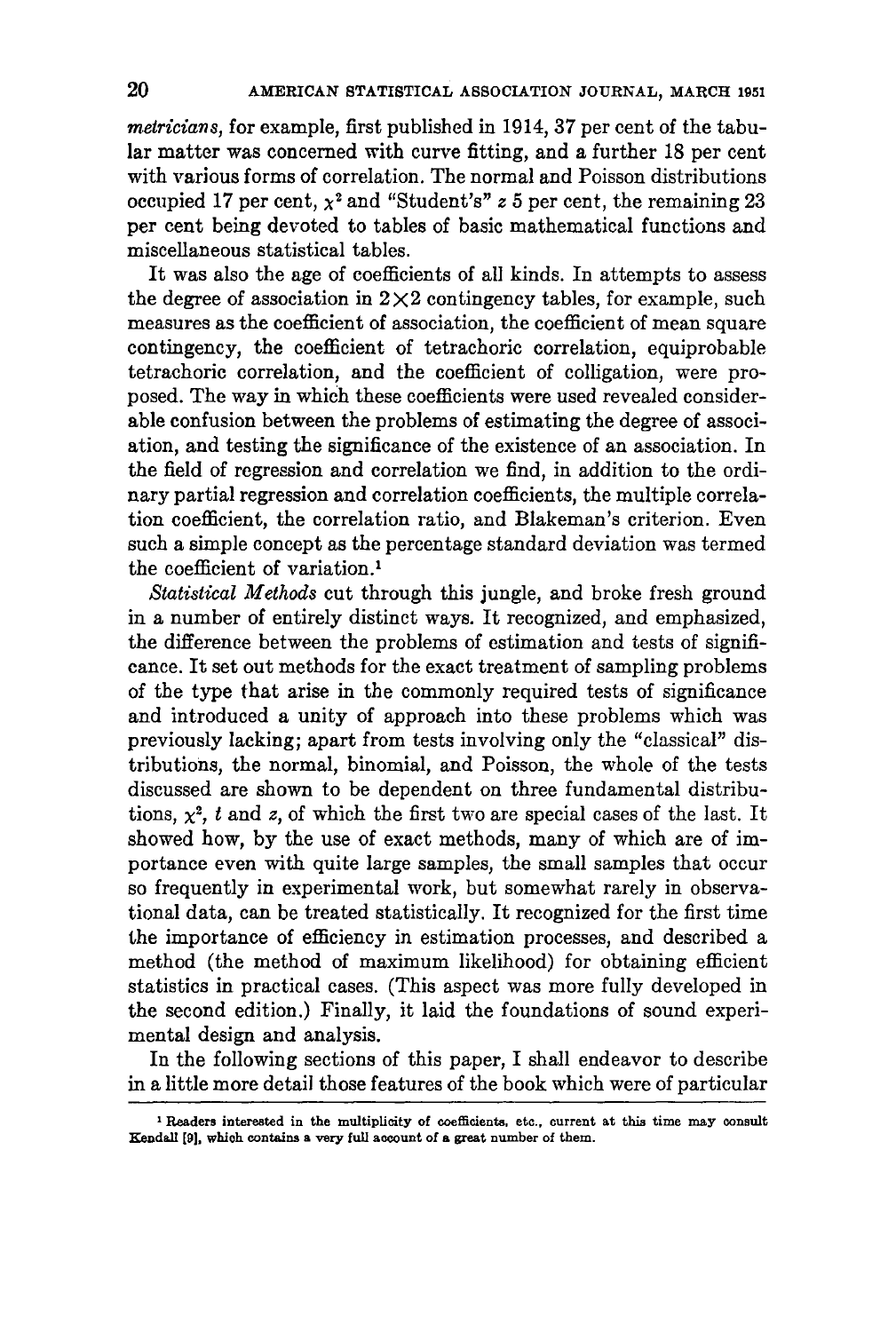novelty at the time, and which exerted most influence on the subsequent development of statistical science.

### GENERAL PRINCIPLES

The introductory chapter, which is chiefly concerned with concepts and basic principles, is a masterpiece of brevity and clarity. Nowhere, I think, is it possible even today to find such a lucid outline of the scope of statistical science, together with a record, in non-mathematical terms, of the ideas that Fisher had developed on estimation, maximum likelihood, tests of significance and the like. The concepts of consistency, efficiency, and sufficiency of estimates are introduced. The necessity of using efficient statistics when testing for goodness of fit is stressed. Inverse probability is rejected. This chapter must indeed have had a profound influence in spreading the new concepts among those who were chiefly concerned with statistics as a practical tool in research enquiry.

### DISTRIBUTIONS

The chapter on distributions sets a brisk pace which is maintained throughout the book. A lot of junk is cleared away. The lengthy discussions of measures of the "central tendency" and of dispersion found in most of the statistical textbooks of the time are dispensed with-the median is not mentioned, and the probable error is dismissed with the characteristic Fisherian phrase: "The common use of the probable error is its only recommendation." The use of the mean and the mean square estimate of the variance are justified by their sufficiency properties for the normal curve, and the reader is introduced to the use of the normal probability integral, the fitting of a normal curve, grouping corrections and errors, the use of  $n-1$  instead of *n* as divisor of the sum of the squares of the deviations, and tests of departure from normality by third and fourth moments, all in the space of 14 pages. In the next 17 pages he is expected to become familiar with the Poisson and binomial distributions, including tests of the variability of small samples from those distributions by means of the  $x^2$  distribution.

 $\chi^2$ 

The chapter on the use of the  $\chi^2$  tests of goodness of fit, independence and homogeneity likewise covers a great deal of ground, some of it simple and familiar to the statisticians of the time, and other parts which represented novel and difficult applications. Its most important immediate influence was to make available to the ordinary non-mathematical statistician a coherent account of the uses of  $x^2$ , freed from the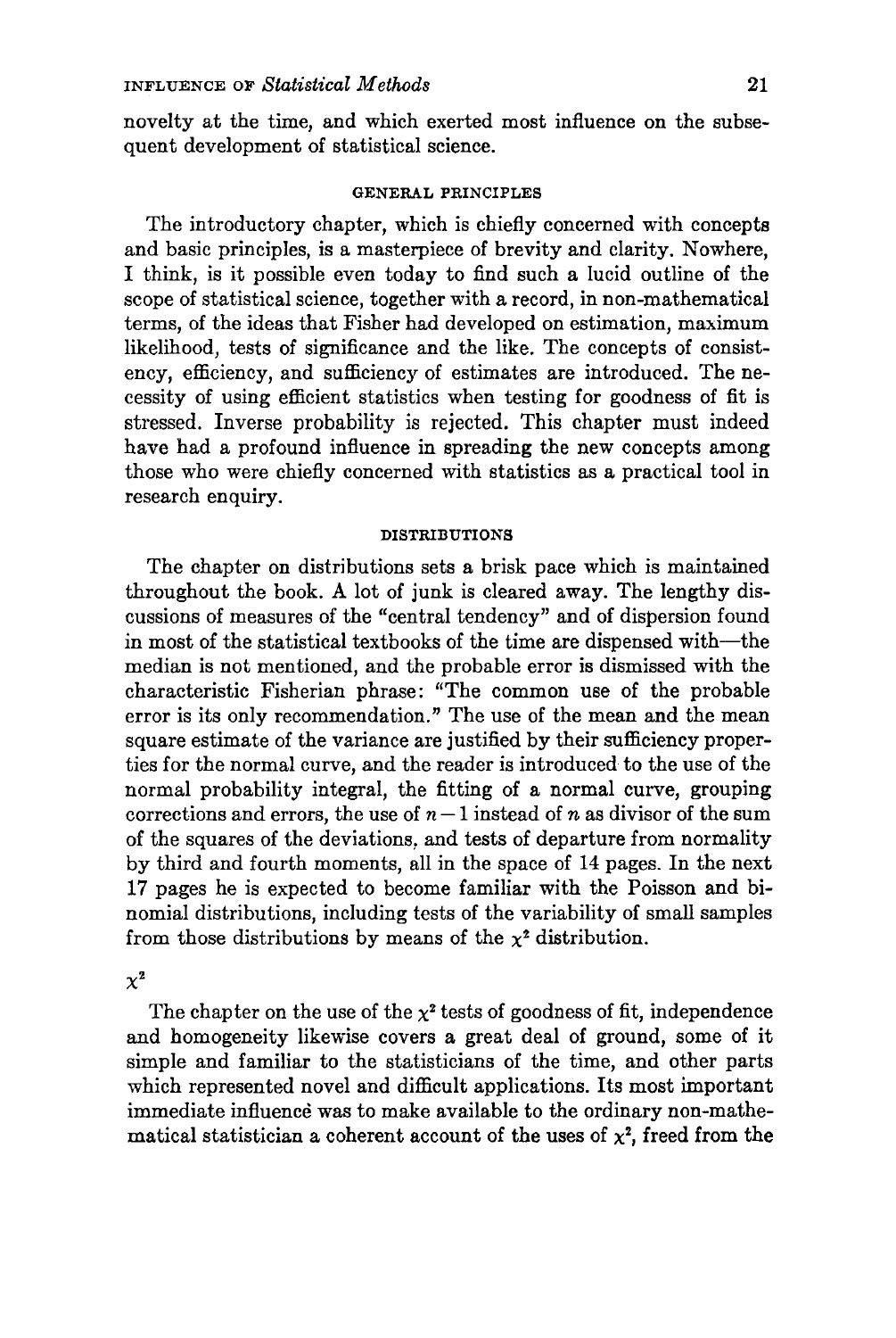confusion that had existed regarding the number of degrees of freedom which were appropriate in different cases. Although the point which had been under discussion for 10 years and had been very fully treated by Fisher in scientific papers (papers 5, 7 and 8 of [6]) and had, as far as  $2\times2$  tables were concerned, been correctly treated (though by approximate methods) by Yule in his *Introduction to the theory of statistics* [14] from its first publication in 1911, it was still the subject of controversy, and the reviewer of *Statistical Methods* in the *British Medical Journal* [2] in 1926 felt it necessary to write:

The trained statistician interested in Mr. Fisher's researches will miss <sup>a</sup> detailed justification of his conclusions.... Even if the statement that Professor Pearson's treatment of a fundamental problem contained a "serious error" had not been disputable, and therefore improper in a work addressed to elementary students, it would have reminded anyone of Macaulay's remark on a similar occasion-"just so we have heard a baby, mounted on the shoulders of its father, cry out, 'how much taller I am than Papa!' "

Actually, the point was discussed by Fisher in a passage (Section 20) which for clarity of statement and convincingness of argument would be difficult to better:

It was formerly believed that, in entering the  $x^2$  table, *n* was always to be equated to one less than the number of frequency classes; this view led to many discrepancies, and has since been disproved with the establishment of the rule stated above. On the old view, any complication of the hypothesis such as that which in the above instance admitted differential viability, was bound to give an apparent improvement in the agreement between observation and hypothesis. When the change in *n* is allowed for, this bias disappears, and if the value of  $P$ , rightly calculated, is many fold increased, as in this instance, the increase may safely be ascribed to an improvement in the hypothesis, and not to a mere increase of available constants.

The *t* distribution, which is dealt with in Chapter V, was less controversial, but many of its applications were of greater novelty than  $\chi^2$ . The distribution was first deduced by Gosset ("Student") [13] in 1908 for the purpose of testing the significance of the mean of a small sample. Gosset himself, in his original paper, expresses very clearly the reasons why such a test was required in experimental work:

There are other experiments, however, which cannot easily be repeated very often; in such cases it is sometimes necessary to judge of the certainty of the results from a very small sample, which itself affords the only indication of the variability. Some chemical, many biological, and most agricultural and large-scale experiments belong to this class, which has hitherto been almost outside the range of statistical inquiry.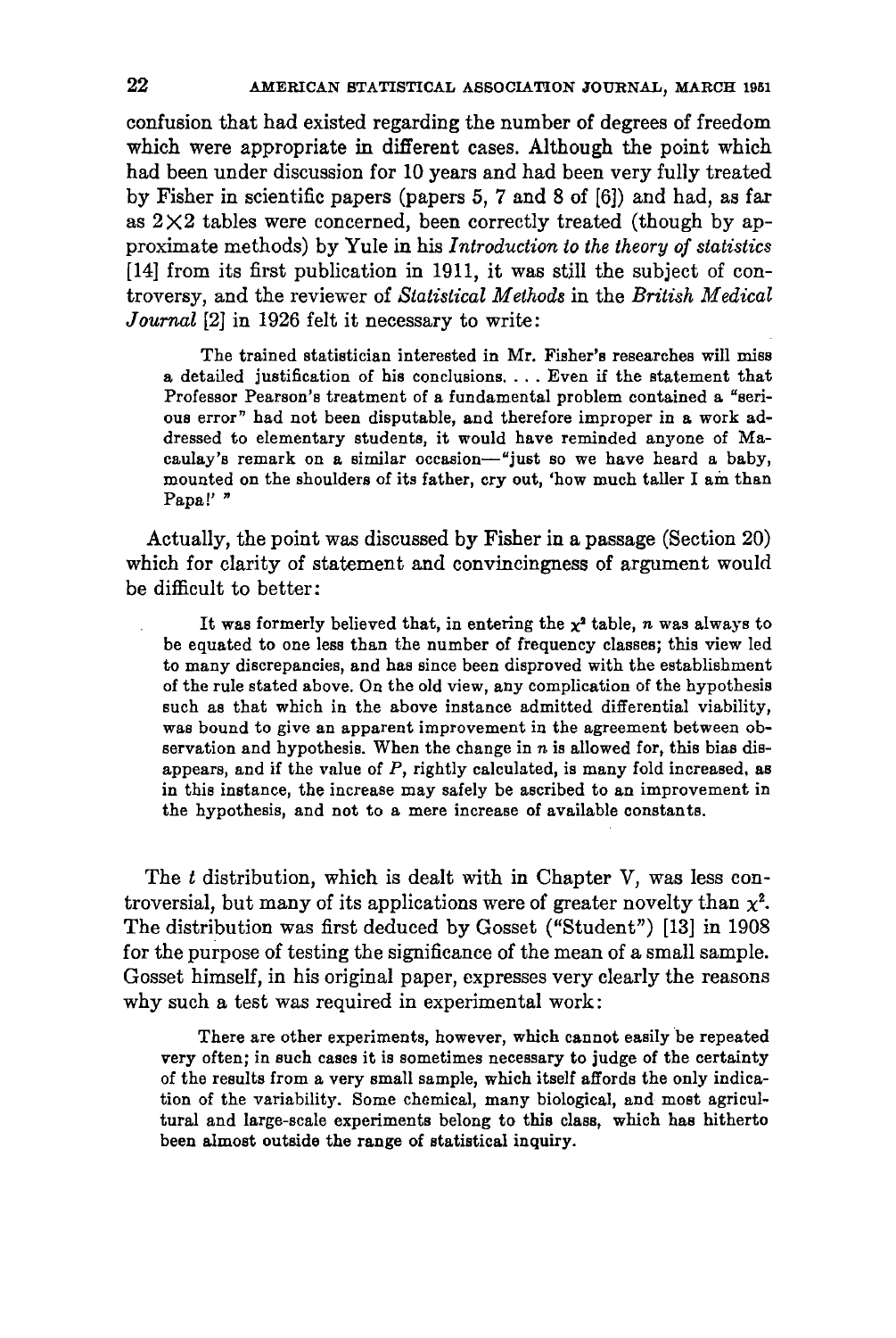Again, although it is well known that the method of using the normal curve is only trustworthy when the sample is "large," no one has yet told us very clearly where the limit between "large" and "small" samples is to be drawn.

The aim of the present paper is to determine the point at which we may use the tables of the probability integral in judging of the significance of the mean of a series of experiments, and to furnish alternative tables for use when the number of experiments is too few.

Nevertheless it is to Fisher, I think, that credit must be given for first recognizing the fundamental nature of the advance that the *t* test represented. Fisher also established with certainty the form of the distribution (Gosset had obtained the correct form by approximate methods), and he replaced Gosset's *z* by the more convenient  $t = z\sqrt{n}$ =estimate/estimated standard error of estimate.

Gosset's table (of *z)* was included in *Tables for Statisticians and Biometricians,* but it was only with the publication of *Statistical Methods* that the wide applicability of the test, which covers the whole class of problems in which an estimate is tested by means of an estimate of its standard error based on a small number of degrees of freedom, was brought to the attention of research workers.

Another feature of Chapter V was to exert a major influence for the better in the application of statistical methods. This is the fact that regression is considered, as it should be, in its own right, and not as an offshoot of correlation. Nothing had bedevilled the interpretation of statistical data involving a number of variates so much as the use of the correlation coefficient, and in particular partial correlation. In cases in which the influence of one or more variates on another is under consideration, regression analysis is almost always more appropriatethe very terms "dependent" and "independent" variates indicate this. Regression analysis provides coefficients and equations which are immediately interpretable in real physical terms and which are unaffected (except for precision) by the distribution of the values of the independent variates. The method is therefore immediately applicable to experimental situations in which the values of the independent variates are deliberately chosen by the investigator, and to comparative work in which the distribution of the independent variates differs from group to group of the data owing to natural causes.

# CORRELATION AND THE ANALYSIS OF VARIANCE

The remaining three chapters of the first edition deal with inter- and intra-elass correlation, the analysis of variance, and the design of experiments. It is here that the historical influence is most apparent. The chapter on the correlation coefficient originallyopened with the sentence: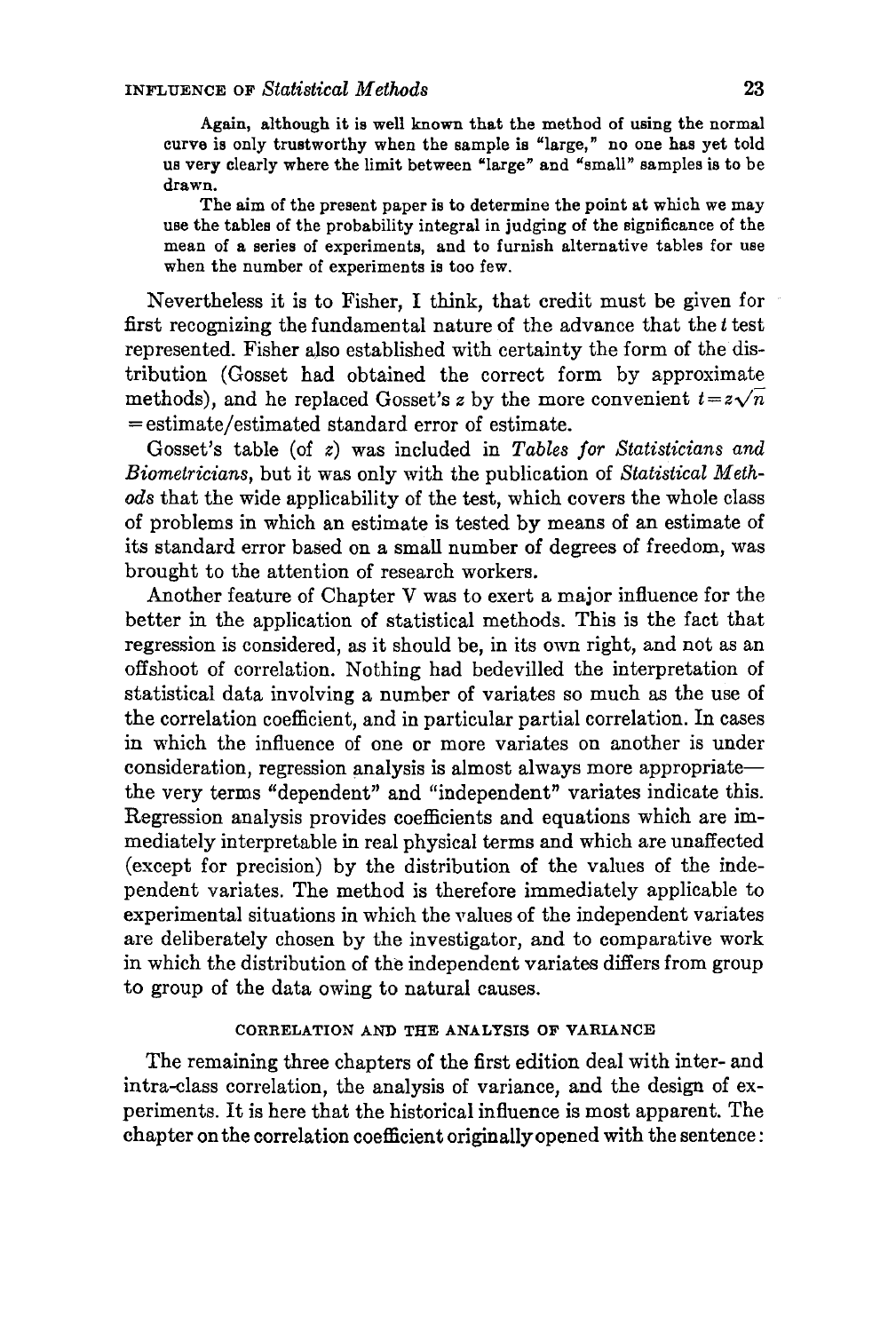No quantity is more characteristic of modern statistical work than the correlation coefficient, and no method has been applied successfully to such various data as the method of correlation.<sup>2</sup>

though even at this point the reader is warned that

In experimental work proper its position is much less central; ... it is seldom, with controlled experimental conditions, that it is desired to express our conclusion in the form of a correlation coefficient.

Because of the importance that correlation analysis had assumed it was natural that the analysis of variance should be approached via correlation, but to those not trained in the school of correlation analysis (of which I am fortunate to be able to count myself one) this undoubtedly makes this part of the book more difficult to comprehend, as is admitted by Fisher in the preface to the 9th edition. Of all the statistical methods of analysis that Fisher has introduced, the analysis of variance has probably had the most profound and far-reaching influence. It is not, however, until the reader has mastered the subject of intra-class correlation that the possibility of an alternative approach, that of the analysis of variance, is revealed with the words (Section 40)

A very great simplification is introduced into questions involving intraclass correlation when we recognise that in such cases the correlation merely measures the relative importance of two groups of factors causing variation.

Fisher himself has stated that the analysis of variance is "merely a way of arranging the arithmetic." This seems to me undue modesty. The concept of additive components of variance, and its concomitant, the possibility of expressing the values of a variate in terms of an additive set of parameters with the parameter for a given classification having a fixed value for every member of each single class of this classification, marked a major break with tradition, and provided the essential link between least squares and regression analyses and the problems previously treated by intra-class correlation. It also directed attention to the features of the data that mattered, namely the differences between the means of the different classes, instead of concentrating attention on the usually relatively unimportant aspect of the degree of similarity within classes. Furthermore it provided a method of eliminating more than one source of variation (in those cases common in planned experiments, in which the data are what is now known as orthogonal), and also automatically, as it were, provided a pooled estimate of error by means of which the individual class means might be compared.

<sup>,</sup> Significant changes were made in the wording of this passage in subsequent editions. In the fourth edition "modern statistical" was replaced by "biometrical" and the word "successfully" was deleted. In the fifth edition, "is" was changed to "has been."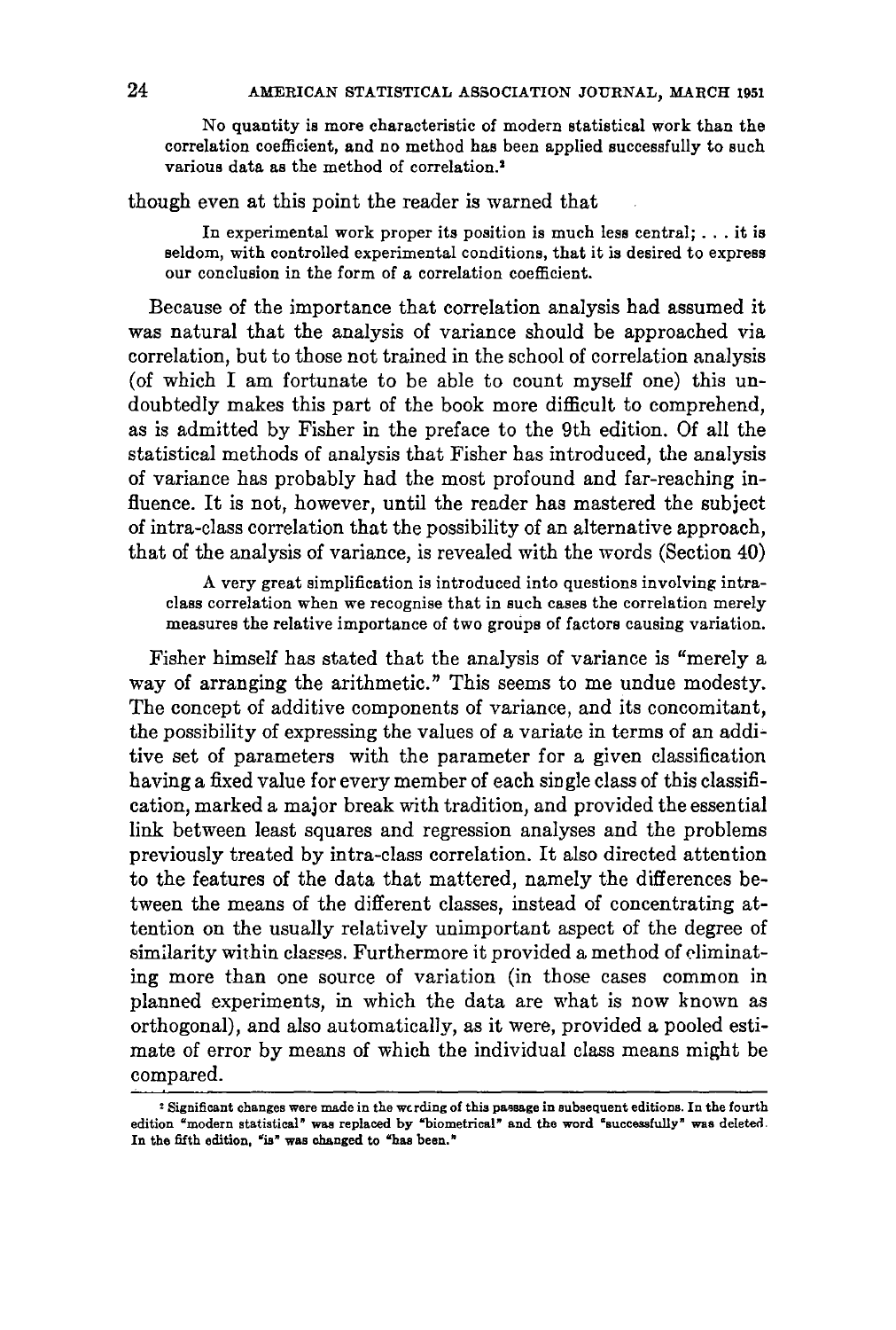In addition to developing the analysis of variance procedure, the first edition of *Statistical Methods* made available for the first time the relevant exact test of significance by providing a table of the *z* distribution for the 5 per cent level of significance. This was expanded and a 1 per cent level added in subsequent editions. The analysis of variance would have been of very considerable value for many purposes even had the *z* test not been available-the comparison of the means of a specific pair of classes, for example, can be made by means of the *t* testbut the provision of the exact test for variation between the means of all classes, or any group of them, introduced a logical completeness and exactitude into the whole structure of the methods described in *Statistical Methods* and enabled the book to be written without any substantial reference to approximate methods.

#### THE DESIGN OF EXPERIMENTS

The development of the analysis of variance opened the way to the whole of the modern technique of the design and analysis of experiments. The state of experimental design at that time, and the deductions that it was considered reasonable to draw from the results, are well illustrated by an extract from the Rothamsted Report for 1918- 1920. Under the heading of "The amount of fertilizers to use," and after a discussion of the law of diminishing returns, and mention of the fact that on Broadbalk (the long-term wheat experiment) "the largest return is given not by the first dressing but by the second, *<sup>n</sup>* it is stated:

... <sup>a</sup> new experiment has been started to see if under ordinary conditions of farming the highest rate of profit is given by good rather than by small dressings of fertilizers. The results of the first year (1920) suggest that this may be so.

|                                    | Grain:<br>Bushels per acre |            |            | Straw:<br>Cwts. per acre |            |             |
|------------------------------------|----------------------------|------------|------------|--------------------------|------------|-------------|
| Date of application of<br>manure   | Feb.<br>10                 | March<br>6 | May<br>10  | Feb.<br>10               | March<br>6 | May<br>10   |
| Single dressing<br>Double dressing | Nil*<br>7.0                | 0.9        | 2.7<br>3.7 | 2.7<br>11.7              | 6.9        | 9.4<br>12.7 |

INCREASE IN WHEAT CROP, 1920, FROM SPRING DRESSINGS OF SULPHATE OF AMMONIA AND SUPERPHOSPHATE

\* The correct value from the plot yields is  $-0.2$ . Presumably the alteration was made because the presence of a negative value in the table would have made the results appear less trustworthy to the average reader.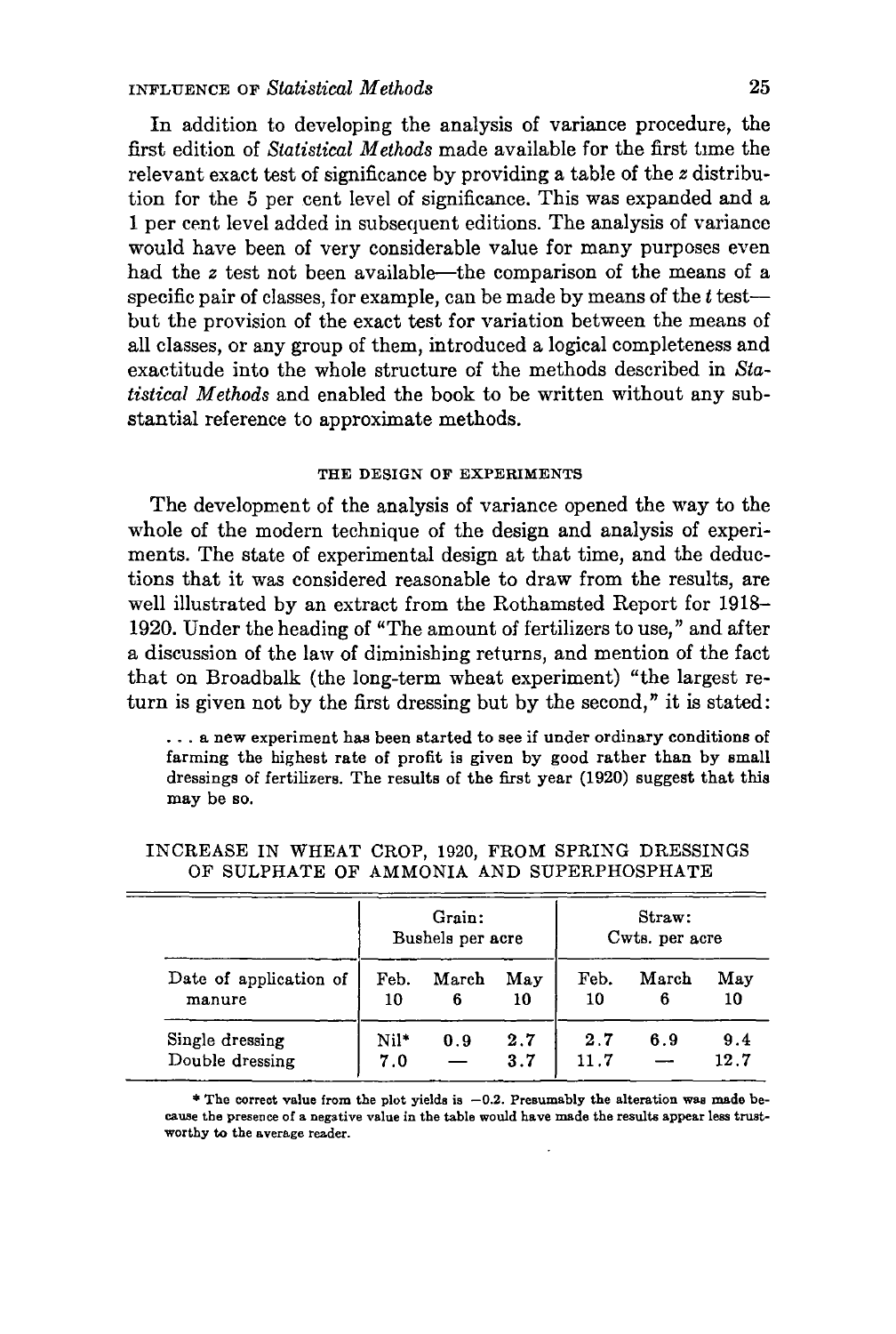While the single dressing (100 lbs, sulphate of ammonia per acre) gave no appreciable increase in grain, and only a few cwts. of additional straw, the double dressing gave increasea of no less than 7 bushels of grain and 12 cwts. of straw. Late application of the double dressing, however, was risky, giving an unhealthy straw liable to lodge and prone to disease.

The experiment referred to consisted of 6 plots, one for each of the treatments shown in the table, together with a control receiving no nitrogen. The variation between the yields of grain of the plots receiving nitrogen is equivalent to a standard error of 9% per plot, which we now know is about what would be expected from variations in fertility and other sources of experimental error. The results, far from demonstrating that the response to the double dressing is more than double that to the single dressing, are not inconsistent with the hypothesis that there is little additional response to the double dressing.

The subject of experimental design is only dealt with very briefly in *Statistical Methods.* There are two sections at the end of the chapter on application of the analysis of variance, and an example on the analysis of the results of an agricultural field trial in the previous chapter. These passages, however, contain between them all the basic principles which govern modern experimental design.

It is of interest to note that the principles of design are expounded after the methods of analysis had been illustrated in a somewhat complex example. This was in fact the historical order in which the subject was developed. It was by applying the methods of the analysis of variance to the results of experiments which did not conform to the principles of good design that their defects became apparent.

Apart from the new method of analysis provided by the analysis of variance procedure, Fisher's really novel contribution to experimental design was his insistence on the necessity of randomization, in order to ensure that the estimates of error and tests of significance should be fully valid. Any form of systematic arrangement casts doubt on the estimates of error and tests of significance. In cases such as agricultural field trials, in which the variation of the yields from plot to plot itself exhibits systematic features, it maywhollyvitiate them. The adoption of randomization does not preclude the possibility of imposing restrictions such as, for example, arranging all the treatments of each replicate in a compact block with allocation at random within the block. At the same time the types of restriction which are in fact capable of giving an unbiased estimate of error are quite limited. Thus an arrangement in randomized blocks in which the positions of the treatments are balanced so as to eliminate the effect of a fertility gradient across the plots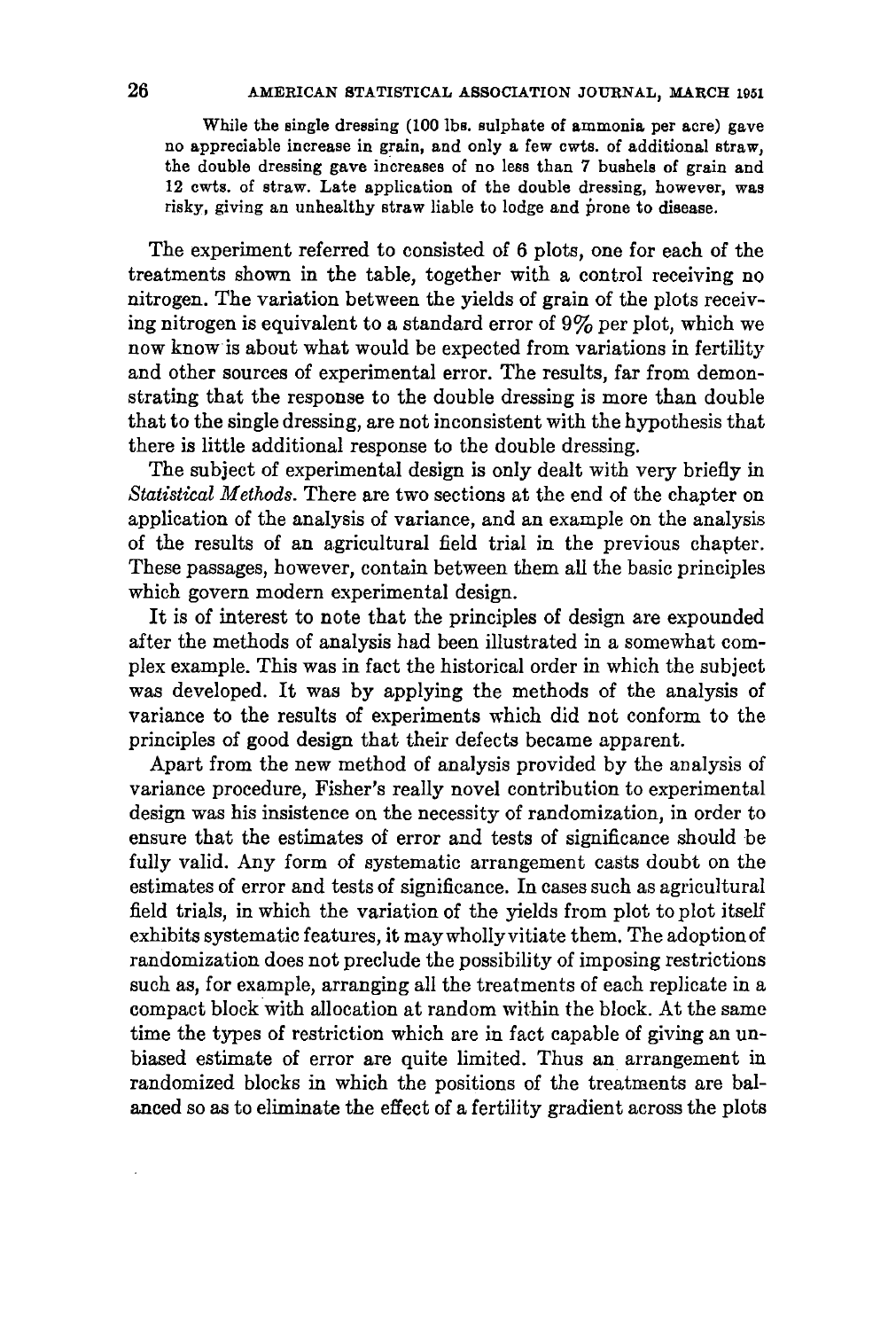is not capable of giving a fully valid estimate of error. On the other hand, Latin squares, which are double restricted arrangements in which each treatment occurs once only in each row and in each column, are capable of furnishing valid estimates of error provided that a random selection from all possible Latin squares of the given size is made.

These are the essentials of modern experimental design. In the succeeding years many detailed refinements have been introduced, both by Fisher himself and many others working in association with him. But it is on the foundations outlined above, which were expounded in the first edition of *Statistical Methods,* that all these refinements rest. And it is to the influence of *Statistical Methods* that much of the credit must be given for the rapid adoption of the new methods by practical agricultural and biological research workers.

The illustrative example of Chapter VII is itself worth careful study. The experiment, which was carried out at Rothamsted in 1922, was one on 12 varieties of potatoes with three plots (patches) of each variety, each of these plots being split into three for two types of potash and a control without potash.

| Variance due to                                                        | Degrees<br>οf<br>Freedom | Sum of<br>Squares | Mean<br>Square |
|------------------------------------------------------------------------|--------------------------|-------------------|----------------|
| Between varieties                                                      | 11                       | 43.6384           | 3.967<br>.727  |
| Between patches for same variety                                       | 24                       | 17.4401           |                |
| Within patches                                                         |                          |                   |                |
| Potash dressing                                                        |                          | .2911             | .2911          |
| Sulphate v. chloride                                                   |                          | .0584             | .0584          |
| Differential response of varieties<br>Differential response in patches | 22                       | 2.1911            | .0996          |
| with same variety                                                      | 48                       | 8.0798            | .1683          |
| Total within patches                                                   | 72                       | 10.6204           |                |
| Total                                                                  | 107                      | 71.6989           |                |

The analysis of variance given in *Statistical Methods* is as follows:

It will be noted that no component corresponding to blocks was included in the analysis. Had the three replicates been considered as constituting blocks the whole-plot part of the analysis would have become: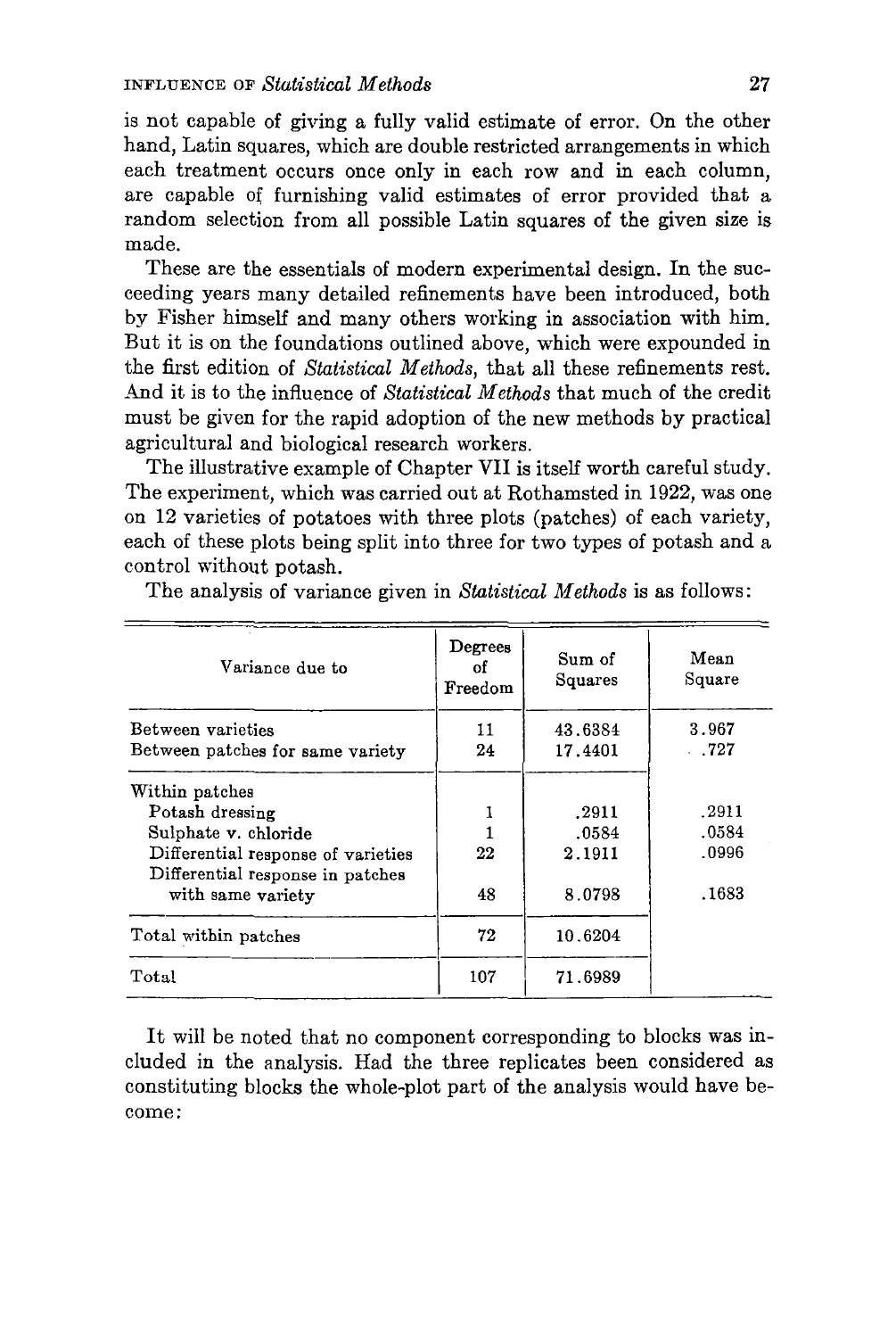|                    | Degrees of<br>freedom | Sum of<br>Squares | Mean<br>Square |
|--------------------|-----------------------|-------------------|----------------|
| Between replicates | 2                     | 10.1280           | 5.064          |
| Between varieties  | 11                    | 43.6384           | 3.967          |
| Remainder          | 22                    | 7.3120            | 0.3324         |
|                    |                       |                   |                |
| Total              | 35                    | 61.0784           |                |

Replicates are clearly significant, indicating some form of blocking on the ground (though such records as are available indicate that this blocking was somewhat imperfect). The whole-plot error is now reduced from 0.727 to 0.332. One may hazard the guess that the latter is a better, though doubtless somewhat imperfect, estimate of error. The fact that this point was not discussed is an interesting indication of the tentative character of the early statistical analyses of experimental results.

In other respects the analysis of this experiment exhibits a remarkable degree of development. Points to notice are: the method of dealing with split plots, working in terms of sub-plot units throughout; the introduction of an interaction term for the interaction between the different factors, varieties and potash; and the sub-division of the two degrees of freedom for potash into the average effect of potash and the difference between the two forms.

Incidentally, the derivation of the sums of squares for this sub-division provides an example of the way in which Fisher sometimes left points for his readers to worry out for themselves, considering, doubtless, that it would stimulate thought. The relevant passage runs as follows:

The sum of the squares of the three deviations, divided by 36, is .3495; of this the square of the difference of the totals for the two potash dressings, divided by 72, contributes .0584, while the square of the difference between their mean and the total for the basal dressing, divided by 54, gives the remainder, .2911.

No clue is provided as to the derivation of the divisors 72 and 54, the second of which must undoubtedly have defeated many biologists and agriculturalists unversed in the formal algebraic theory of errors.

# SUBSEQUENT ADDITIONS

As already mentioned the only real structural alteration to the book is the addition to the second edition of a chapter on estimation. This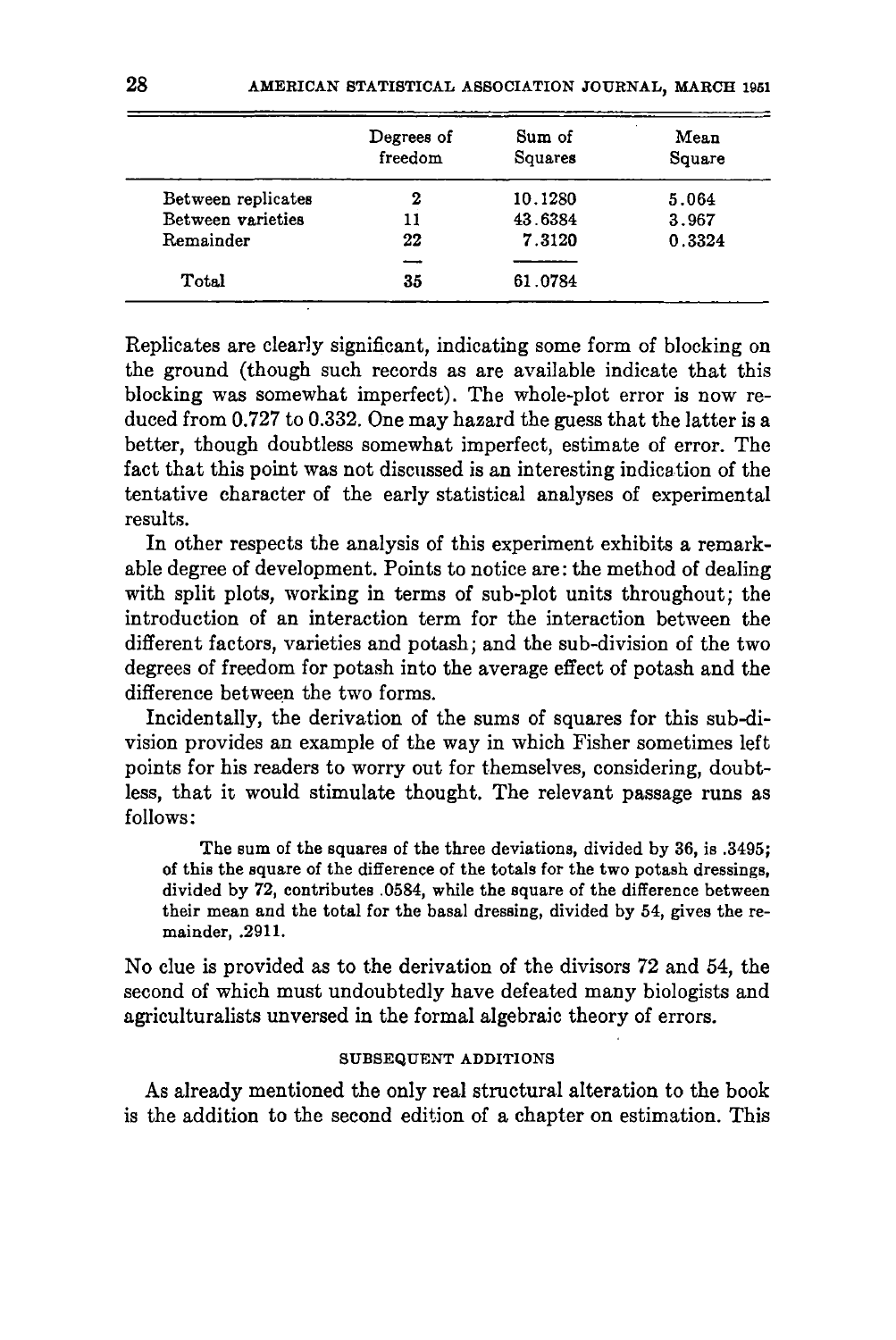chapter replaced and expanded the very hrief account of the method of maximum likelihood which is given as an Example in Chapter I in the first edition.

This expansion increased somewhat the emphasis on the problems of estimation, but the chapter is more specialized and difficult than the rest of the book and it remained true that the main emphasis of the more elementary parts of the book lay in the direction of tests of significance. I refer again to this point in the last section.

Numerous other additions have been made from time to time, giving accounts of new developments which appeared to the author to be of interest or importance. These, however, for the most part fit closely into the original framework of the book. and may be regarded as ex' tensions of the structure already laid down, rather than as radical innovations. Probably the only two additions that can really claim this distinction are those on the analysis of covariance (fourth and fifth editions) and discriminant functions (seventh edition). Other additions of particular interest in revealing the development of the subject are those on orthogonal polynomials (third and seventh editions), the exact test of significance of  $2 \times 2$  contingency tables (fifth edition) and the extension of the *t* test to give fiducial limits for the ratio of means and regression coefficients (tenth edition).

The sections on experimental design and analysis, the branch of the subject which has probably shown the greatest growth, have (apart from the addition on the analysis of covariance) been left almost without alteration. It is, I think, an interesting reflection on the historical sense of the author, and on his inclination to leave the field open to others to make their contributions, that although he was himself actively working in the field at the time he thought it better to leave them wholly unaltered, until he felt the time was ripe for a completely new book on the subject. Certainly *The Design of Experiments* can be regarded as a worthy offshoot of *Statistical Methods.*

It is also interesting to note that the parts of the book dealing with correlation have remained almost without alteration, and now stand as a monument to a bygone age of statistics.

# RECEPTION OF THE BOOK

As is only to be expected with a book that marks such a fundamental break with tradition, its full significance was not immediately recognized. Nevertheless the reviewers of the first edition did perceive that the book was an important one, and they confined their criticisms mainly to lack of due deference to authority and to questions on in-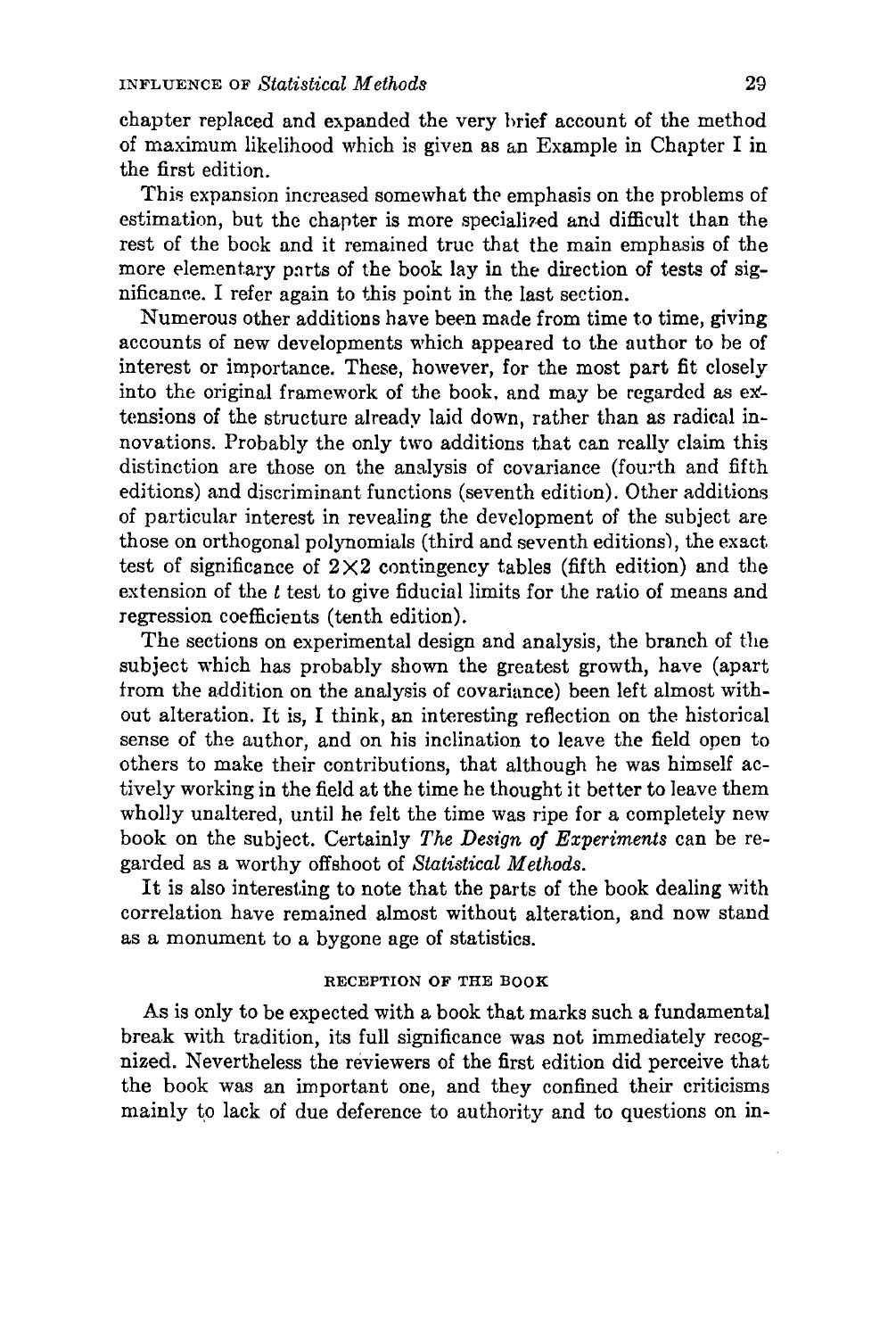telligibility and presentation. As might be expected, the absence of mathematical proofs was felt by many to be a defect, either because it made the book difficult to follow, or, more strangely, because their absence would prevent the reader from verifying for himself the validity of the methods proposed. Even sixteen years later there still existed a desire for the mathematical "proof." (See, for example, M. G. Kendall [8J.)

Fisher himself commented on this point in the prefaces to the later editions. Thus he states in the preface to the 9th edition:

The practical application of general theorems is a different art from their establishment by mathematical proof. It requires fully as deep an understanding of their meaning, and is, moreover, useful to many to whom the other is unnecessary.

That such understanding does not flow from the mathematical proof is sufficiently demonstrated by the number of advanced textbooks in mathematical statistics in existence today which establish the procedure of the analysis of variance appropriate to replicated experiments and analogous material without reference to randomization.

Apart from this the main defect of the early reviews was their assumption that the applications of small sample theory were solely confined to small samples, and their consequent implication that the book was of limited interest to the general statistician. Thus the review in *Nature* (Anon.) [1] states: "It treats of the interesting and important subject of small samples in statistical work." That in *Science Progress* ("E.S.P.") [3] states: "The book is chiefly concerned with the best methods of handling small samples." That in the *Journal oj the Royal Statistical Society* ("L.I.") [10], though it indicates that many of the methods were in fact not confined to small samples, concludes: "The book will undoubtedly prove of great value to research workers whose statistical series necessarily consist of small samples.... " In the *British Medical Journal* (Anon.) [2] it is stated: "Since in the kind of biological research with which Mr. Fisher has had to deal practically small samples only are usually available, he has given more attention to the particular methods applicable to small samples than authors of most textbooks have deemed necessary." Yule in his 8th edition (1927) refers to *Statistical Methods* as "a laboratory handbook rather than a textbook, [which] brings together in convenient form for the research worker the numerous methods developed, mainly by [the author], with special reference to small samples."

In actual fact. many of the methods described in *Statistical Methods* are relevant to the treatment of large samples. The essential point is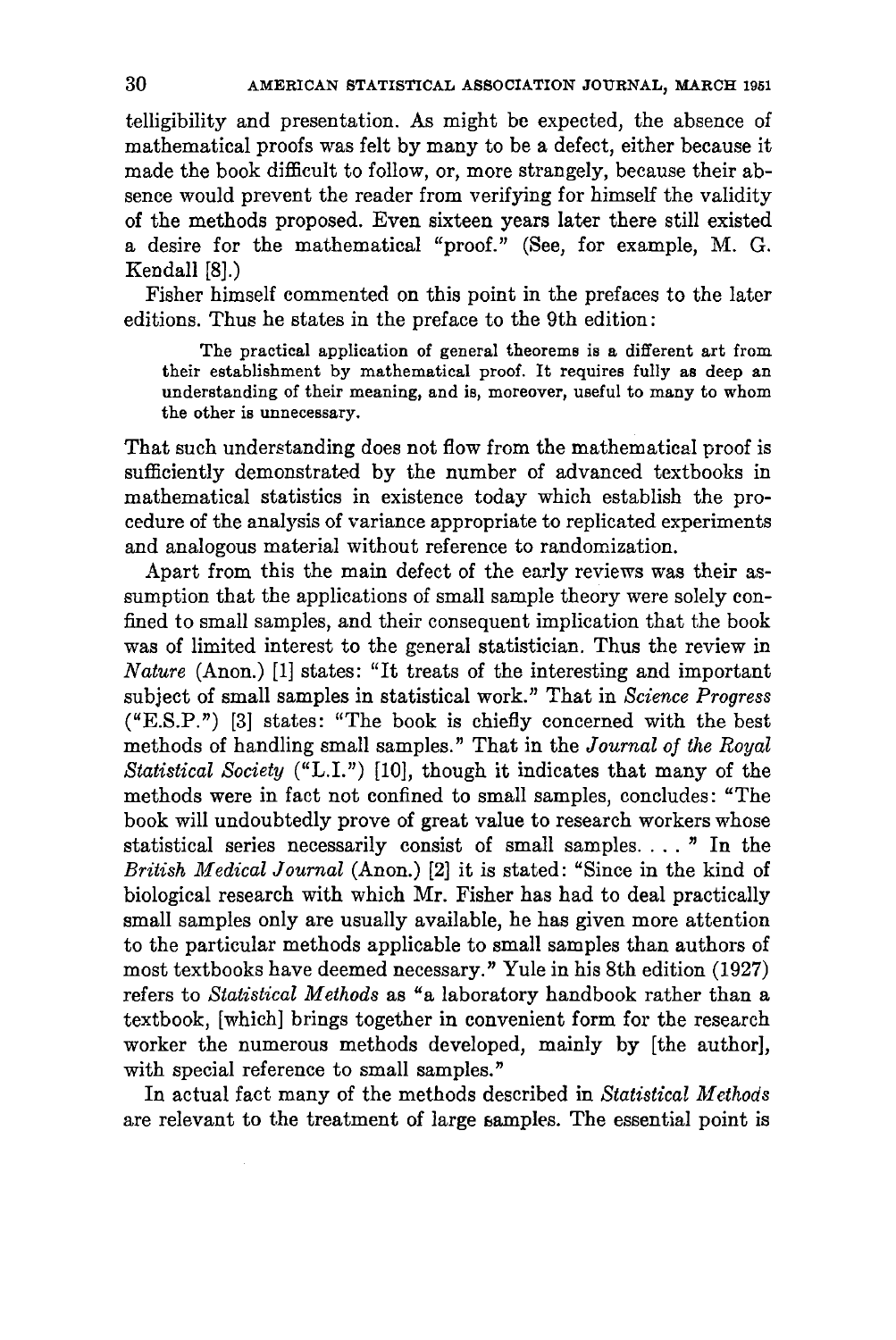that even when the data consist of observations on a large number of separate individuals these often require to be grouped according to a relatively small number of classes, Tests of significance involving these classes frequently involve small sample theory. The examples included in the book are, indeed, fairly evenly distributed over what would be described as small and large samples, as is shown by the following table:

| Size of sample | No. of examples |  |  |
|----------------|-----------------|--|--|
| $8 - 20$       | x               |  |  |
| $21 - 100$     | 16              |  |  |
| 100-500        | 6               |  |  |
| 501-1000       | 4               |  |  |
| Over 1000      | 16              |  |  |

The continued and growing demand for the book is best indicated by the numbers of copies printed for the various editions. These have been kindly supplied by the publishers, and are as follows:

| 1st Edition 1925 |      | 1050 | 7th Edition  | 1938 | 2000 |
|------------------|------|------|--------------|------|------|
| 2nd Edition      | 1928 | 1250 | 8th Edition  | 1941 | 2250 |
| 3rd Edition      | 1930 | 1500 | 9th Edition  | 1944 | 2000 |
| 4th Edition      | 1932 | 1500 | 10th Edition | 1946 | 3000 |
| 5th Edition      | 1934 | 1500 | Reprinted    | 1948 | 1500 |
| 6th Edition      | 1936 | 2000 | 11th Edition | 1950 | 7500 |

In all nearly 20,000 copies have been sold during the first 25 years of the book's existence. The rate of sale during the latter half of this period has been very constant at about 1000 copies a year. The book has also been translated and published in French, Italian, and Spanish. It is being translated into German and into Japanese and publication should take place within one or two years. No figures for the distribution of sales of the English editions over the different countries are available, but the publishers state that the early editions were sold mainly, if not entirely, in the United Kingdom, and that it would be reasonable to assume that at present practically half of each new edition is sold abroad to various countries, principally to the United States of America.

Many requests (which have always been granted) have also been made for permission to reproduce in whole or in part tables and other matter first published in *Statistical Methods.* The basic tables have been reproduced almost without alteration in *Statistical Tablesfor Biological, Agricultural and Medical Research,* now in its third edition.

These facts provide additional evidence, if any is needed, of the wide influence of the book.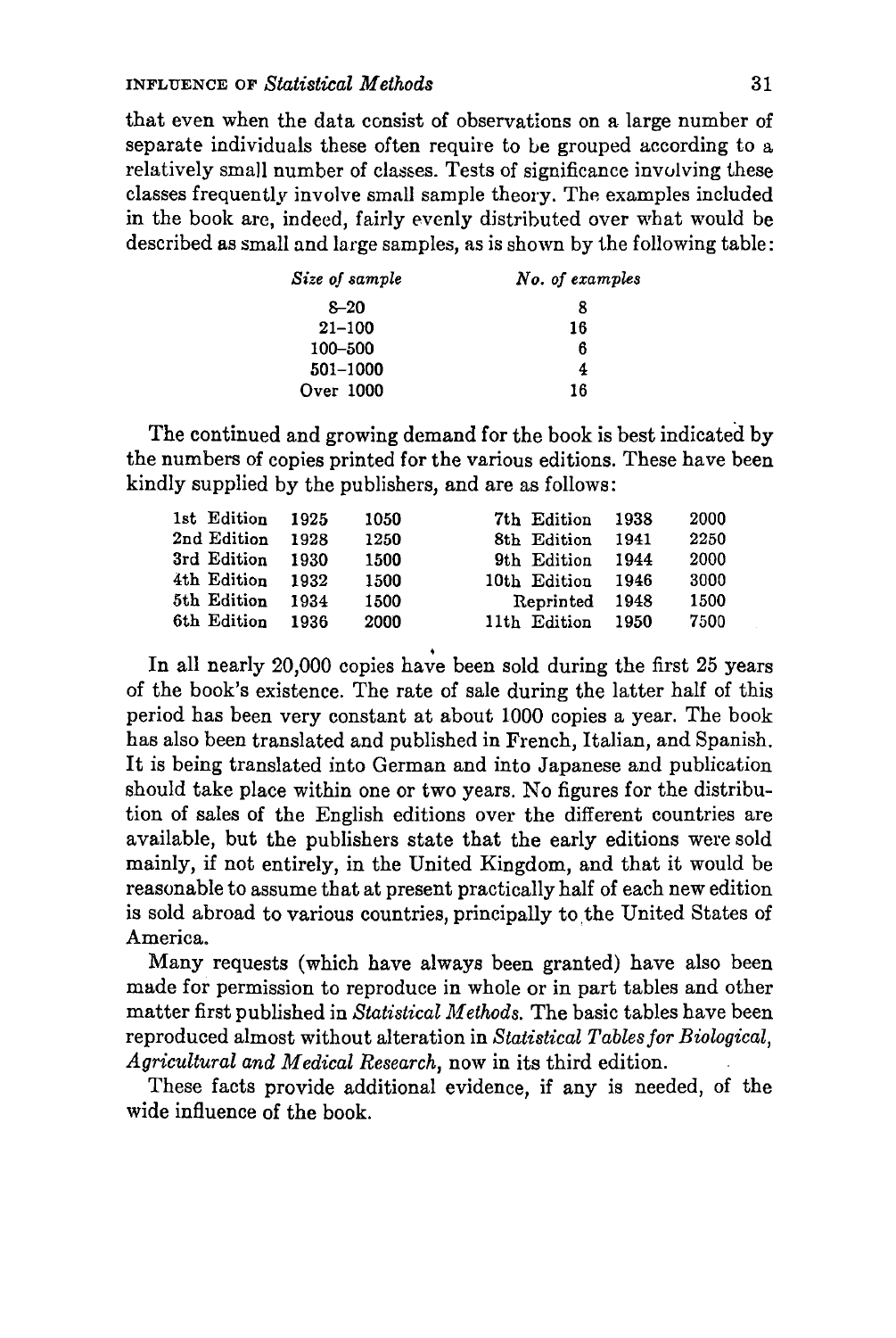### PRESENT TRENDS

In conclusion we may ask, in the light of present-day statistical teaching and practice, how far the methods embodied in *Statistical Methods* have found acceptance, whether they have been rightly understood and applied, and whether in the light of experience of their use extension or modification is required.

A full discussion of this point is beyond the scope of this article, but in the matter of experimental design, which, as I have tried to indicate, is the most novel contribution of *Statistical Methods,* it can be said without hesitation that the new methods have been completely accepted by biological and agricultural research workers, and that they are rapidly spreading through other branches of scientific and technical research in which the variability of the experimental material necessitates refined techniques. Their introduction has resulted in an immense gain in the accuracy and certainty of experimental results, and there is no reason to doubt that the development, which is still continuing, of technqiues appropriate to the very varied problems and situations met with in scientific experimentation, is on the right lines. As examples, we may instance work in recent years on long-term change-over trials in agriculture, biological assay, and industrial experimentation and quality control.

On the other hand the emphasis given to formal tests of significance throughout *Statistical Methods,* and to a great extent also in *The Design of Experiments,* has had two consequences which are not wholly satisfactory. In the first place it has resulted in what seems to me to be an undue concentration of effort by mathematical statisticians on investigations of tests of significance applicable to problems which are of little or no practical importance. Second, and more important, it has caused scientific research workers to pay undue attention to the results of the tests of significance they perform on their data, particularly data derived from experiments, and too little to the estimates of the magnitude of the effects they are investigating.

Historically this situation is understandable. When *Statistical Methods* was written the methods used for testing significance were, as we have seen, in the utmost confusion. In the interpretation of their results research workers in particular badly needed the convenience and the discipline afforded by reliable and easily applied tests of significance. The example, quoted above, of an early Rothamsted experiment, shows how important this discipline is. Nevertheless the occasions, even in research work, in which quantitative data are collected solely with the object of proving or disproving a given hypothesis are relatively rare.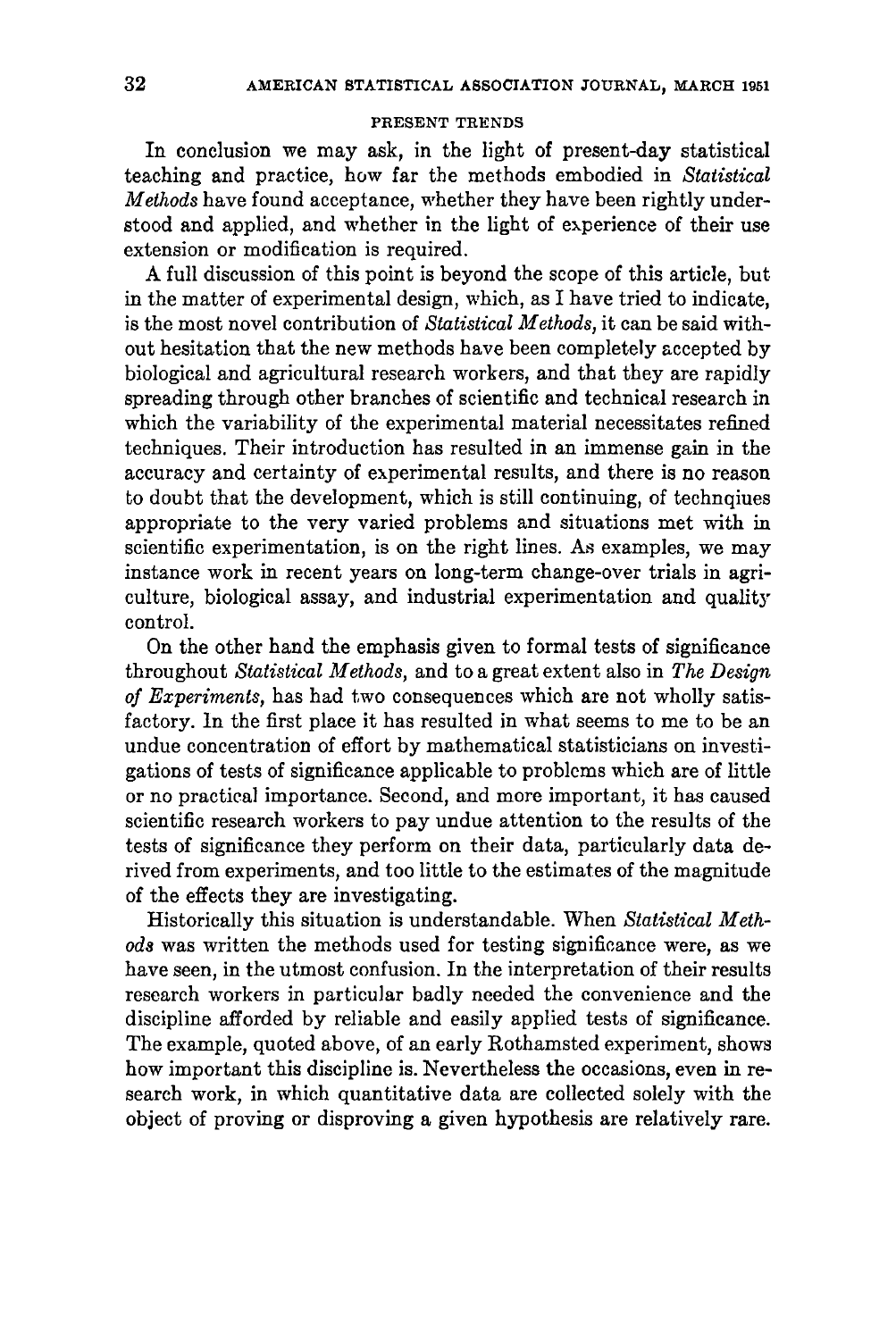Usually quantitative estimates and fiducial limits are required. Tests of significance are preliminary or ancillary.

The emphasis on tests of significance, and the consideration of the results of each experiment in isolation, have had the unfortunate consequence that scientific workers have often regarded the execution of a test of significance on an experiment as the ultimate objective. Results are significant or not significant and that is the end ol it.

Research workers, therefore, have to accustom themselves to the fact that in many branches of research the really critical experiment is rare, and that it is frequently necessary to combine the results of numbers of experiments dealing with the same issue in order to form a satisfactory picture of the true situation. This is particularly true of agricultural field trials, where in general the effects of the treatments are found to vary with soil and meteorological conditions. In consequence it is absolutely essential to repeat the experiment at different places and in different years if results of any general validity or interest are to be obtained. In such circumstances a number of experiments of moderate accuracy are of far greater value than a single experiment of very high accuracy.

The combination of the results of groups of experiments on the same issue introduces problems of statistical technique, particularly in the estimation of errors, but also to some extent in the estimation of the effects themselves, which are not met with in the analysis of a single experiment. Uncritical application of the analysis of variance procedure is likely to give uninformative and sometimes misleading results.

The same situation is met with in the analysis of observational data. Multiple classifications are frequently met with in such data, which at first sight appear amenable to the analysis of variance technique. However, lack of orthogonality introduces many complications, and although the theory of the subject is well understood, practical methods of analysis which do not involve excessive computation are not available. Nevertheless the model provided by the simpler case where the data are orthogonal is of immense value in indicating the objectives to strive for, and we may confidently expect rapid development in this field.

We may expect also to see considerable developments in the practical applications of multivariate analysis. Here again practice has lagged behind theory because of the large amount of computation required. Just as the practical development of experimental design was made possible by the introduction of the desk calculating machine, which enabled the results to be analyzed without undue labor, so we may